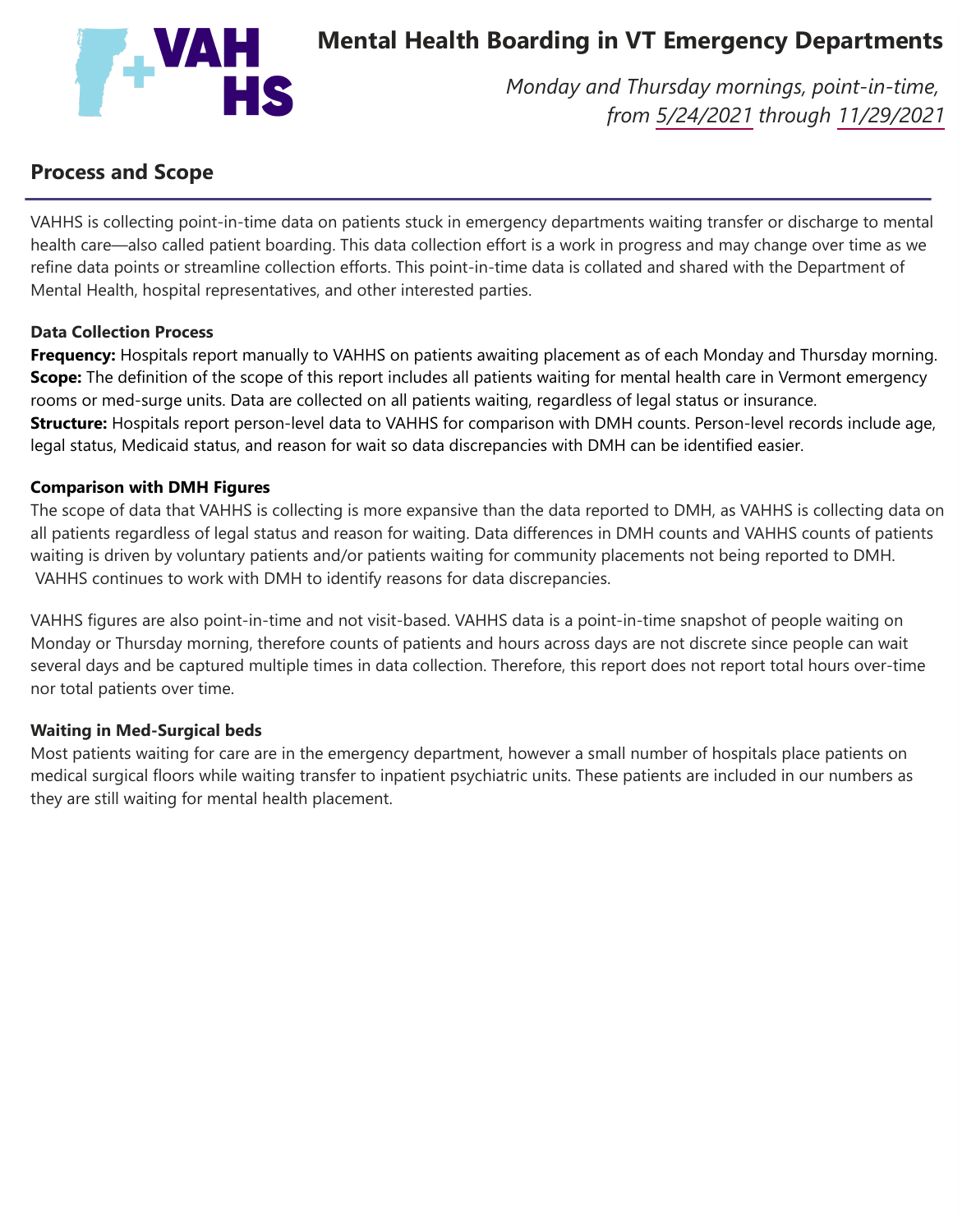# **Mental Health Boarding in VT Emergency Departments and Med-Surg Units - Hours Waiting and People Waiting for All Age Groups**

*Monday and Thursday mornings, point-in-time, from 5/24/2021 through 11/29/2021*

### **General Trends**

The average total hours reported each Monday and Thursday to VAHHS increased from May through October. Average total patients reported each Monday and Thursday has also increased. On most days, the majority of people have been waiting more than 24 hours for placement. 05-May 06-Jun 07-Jul 08-Aug 09-Sep 10-Oct 11-Nov



### **Number of People Waiting - Grouped by Hours**

Wait Time Less than 24 hours More than 24 hours *largest count for each unit of measurement on the x-axis. Categories at the top are the largest.*



*A ribbon chart orders items based on which category has the*

## **Waiting Hours Reported**



Based on data reported to VAHHS Monday and Thursday mornings, point-in-time, by Vermont hospitals for patients waiting mental health placement. Data includes any patient waiting in an emergency department or a medical-surgical bed needing a mental health placement in the community or inpatient. Data excludes days where reporting from hospitals fell below 75% or days where University of Vermont Medical Center was not able to make a report. Figures are point-in-time and cannot be summed together *to arrive at a total number of individuals, episodes, or total hours waited.*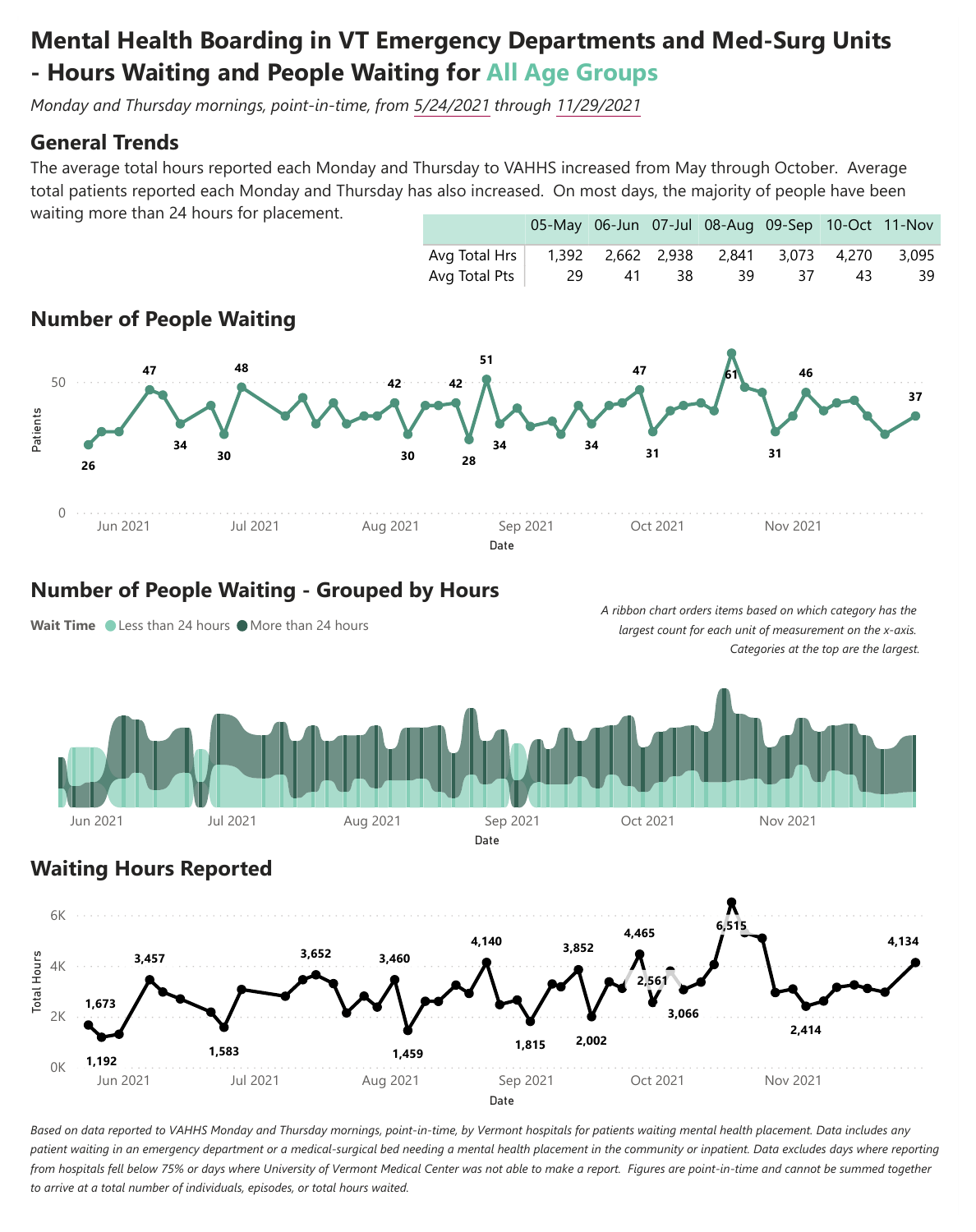# **Mental Health Boarding in VT Emergency Departments and Med-Surg Units - Hours Waiting and People Waiting for Children and Youth**

*Monday and Thursday mornings, point-in-time, from 5/24/2021 through 11/29/2021*

### **General Trends**

The average total hours reported each Monday and Thursday to VAHHS increased from May through October. Average total children reported each Monday and Thursday has also increased. On most days, the majority of children have been waiting more than 24 hours for placement.



### **Number of Children and Youth Waiting - Grouped by Hours**



#### **Waiting Hours Reported for Children and Youth**



Based on data reported to VAHHS Monday and Thursday mornings, point-in-time, by Vermont hospitals for patients waiting mental health placement. Data includes any patient waiting in an emergency department or a medical-surgical bed needing a mental health placement in the community or inpatient. Data excludes days where reporting from hospitals fell below 75% or days where University of Vermont Medical Center was not able to make a report. Figures are point-in-time and cannot be summed together *to arrive at a total number of individuals, episodes, or total hours waited.*